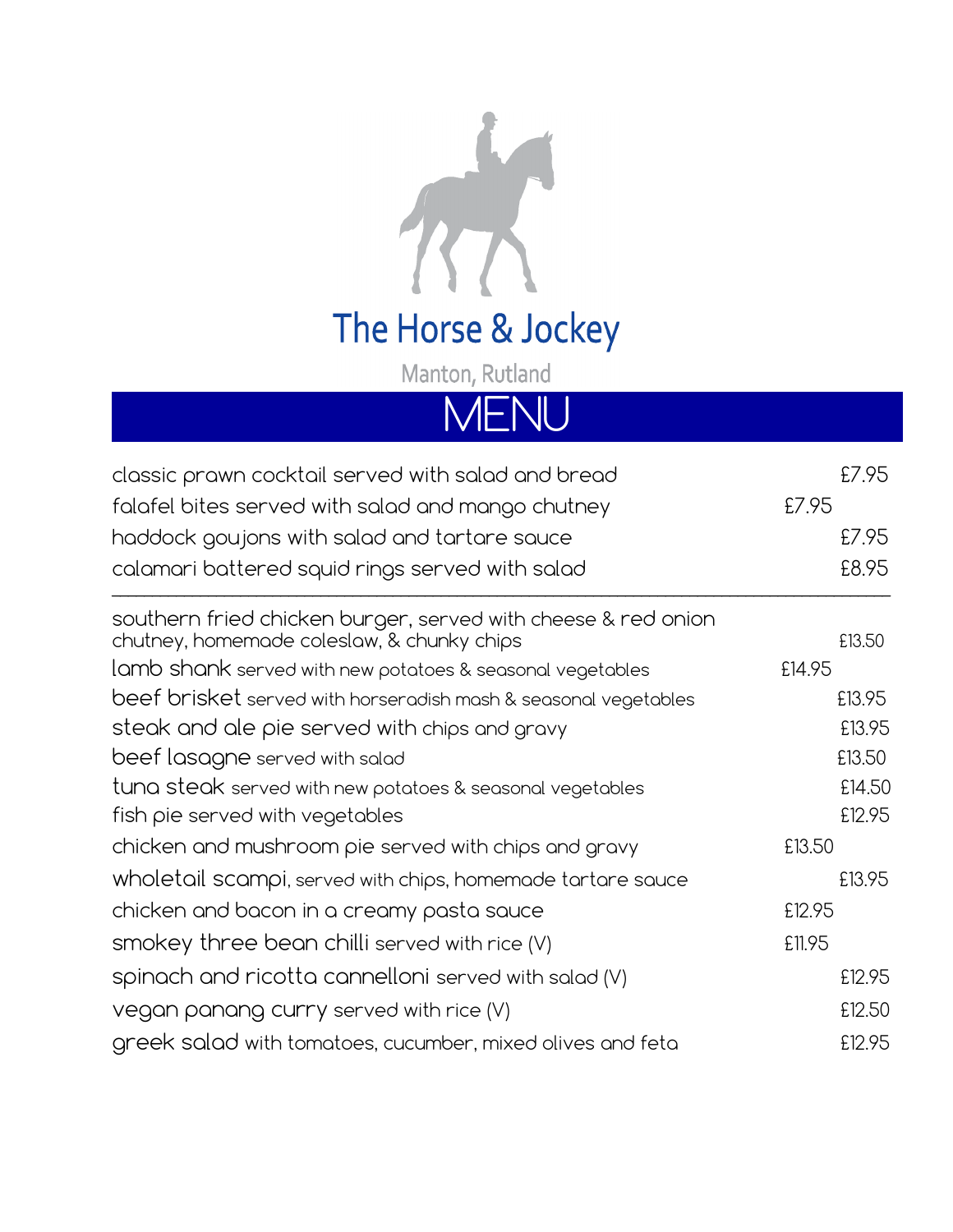

Manton, Rutland

MEN

| chicken and ham club baguette              |       |                                                    | £7.95     |       |
|--------------------------------------------|-------|----------------------------------------------------|-----------|-------|
| beef & horseradish baguette                |       |                                                    |           | £7.95 |
| falafel and mango chutney baguette         |       |                                                    | £7.95     |       |
| gammon salad baguette                      |       |                                                    |           | £7.95 |
| mozzarella , tomato and pesto baguette (V) |       |                                                    |           | £7.95 |
| tuna mayo cucumber and mixed leaf baguette |       |                                                    | £7.95     |       |
| prawn marie rose baguette                  |       |                                                    |           | £7.95 |
|                                            |       | all served with side salad and homemade coleslaw - | add chips | £2.50 |
| portion of chips                           | £3.50 | Onion rings £3.50                                  |           |       |
|                                            |       |                                                    |           |       |

| coffee and a slice of cake                      | £6.00 |
|-------------------------------------------------|-------|
| cheesecake                                      | £6.50 |
| sticky toffee pudding with custard or ice cream | £6.50 |
| syrup sponge with custard or ice cream          | £6.50 |
| medium ice cream sundae                         | £5.00 |
| large ice cream sundae                          | £6.50 |
| eton mess                                       | £6.50 |
|                                                 |       |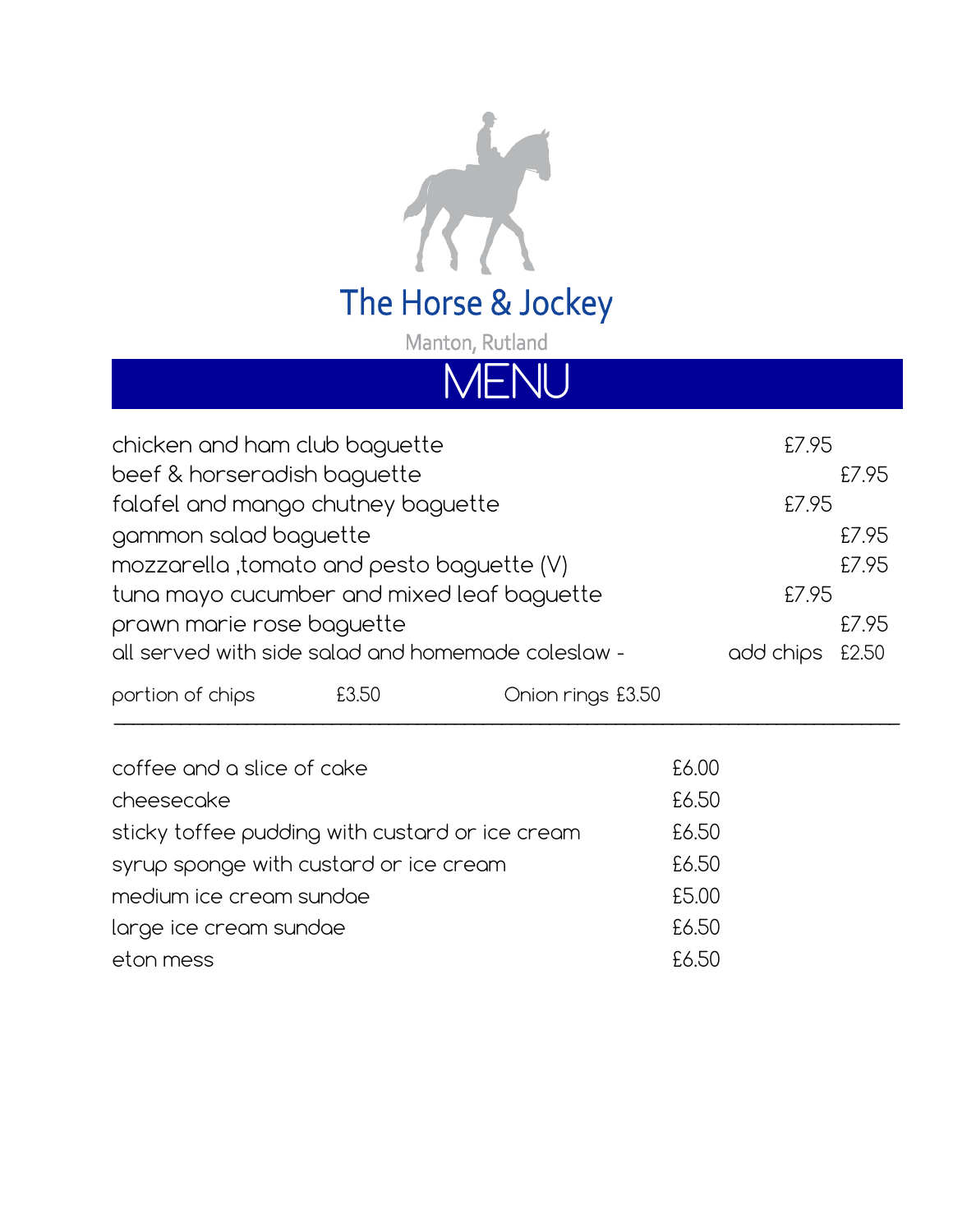## The Horse & Jockey

Manton, Rutland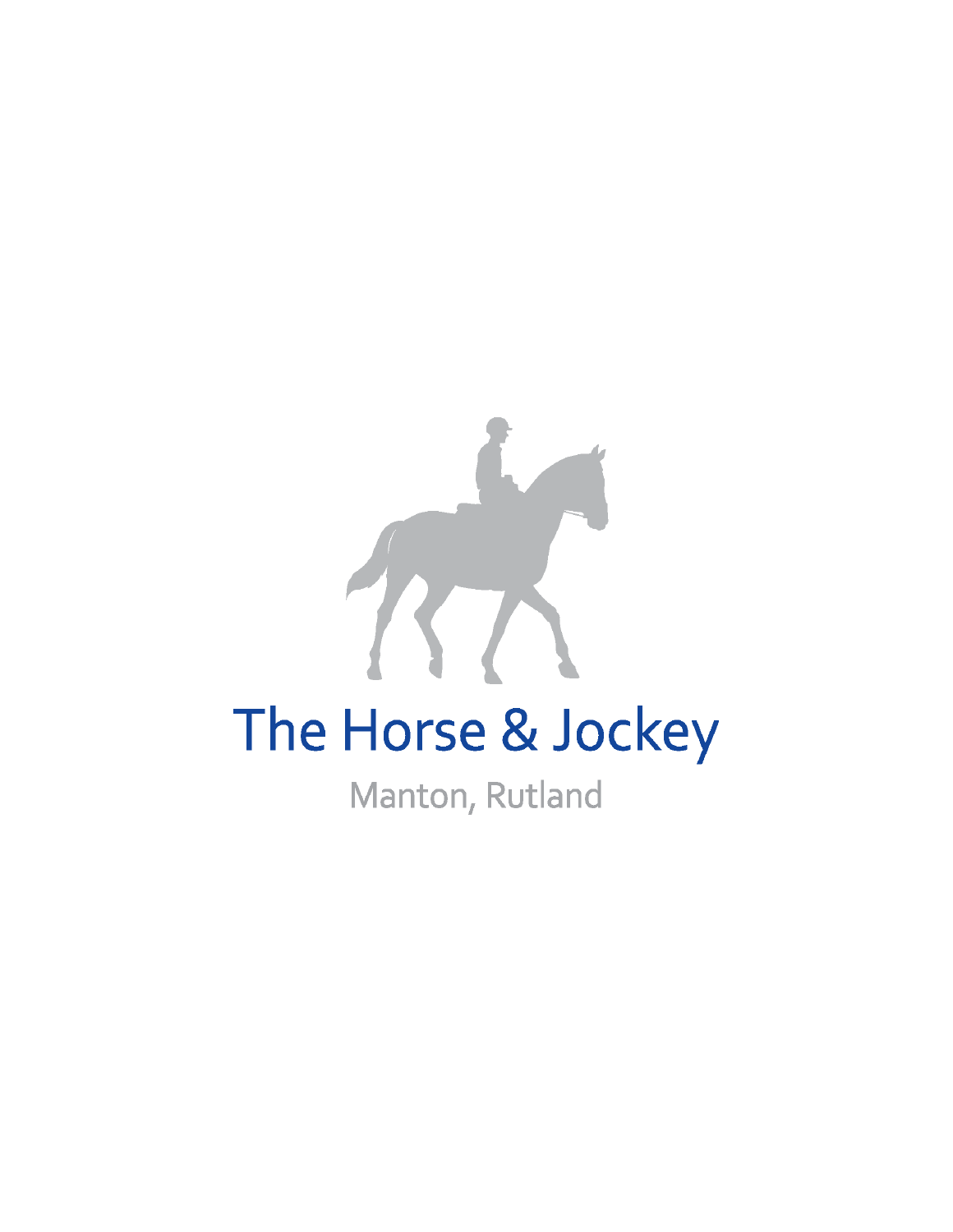| meatball marinara baguette served with cheese<br>beef horseradish & watercress baguette | £7.95     | £9.95  |
|-----------------------------------------------------------------------------------------|-----------|--------|
| coronation chicken baguette                                                             |           | £7.95  |
| falafel mango chutney and mixed leaf baguette (V)                                       | £7.95     |        |
| mozzarella ,tomato and pesto baguette (V)                                               |           | £7.95  |
| tuna mayo and cheese baguette                                                           |           | £7.95  |
| all served with side salad and homemade coleslaw                                        | add chips | £2.50  |
| beer battered haddock, served with chips, mushy peas and tartare                        |           | £14.95 |
| beef lasagne served with salad and garlic bread                                         |           | £12.95 |
| chicken and ham club baguette                                                           | £7.95     |        |
| beef & horseradish baguette                                                             |           | £7.95  |
| gammon salad baguette                                                                   |           | £7.95  |
| mozzarella ,tomato and pesto baguette (V)                                               |           | £7.95  |
| tuna mayo cucumber and mixed leaf baguette                                              | £7.95     |        |
| prawn marie rose baguette                                                               |           | £7.95  |
| all served with side salad and homemade coleslaw                                        | add chips | £2.50  |
| chicken and ham club baguette                                                           | £7.95     |        |
| coronation chicken baguette                                                             |           | £7.95  |
| mozzarella ,tomato and pesto baguette (V)                                               |           | £7.95  |
| tuna mayo cucumber and mixed leaf baguette                                              | £7.95     |        |
| prawn marie rose baguette                                                               |           | £7.95  |